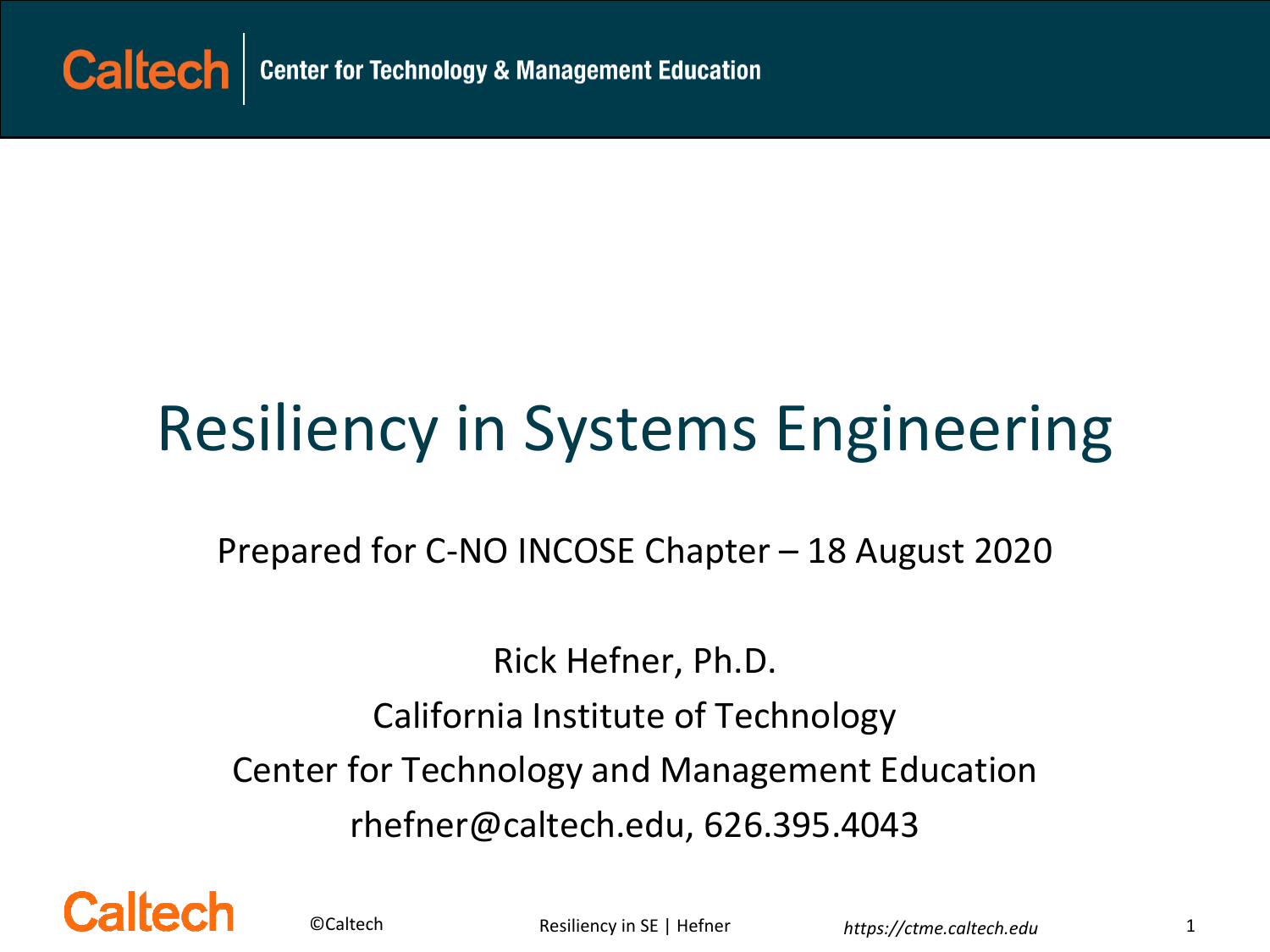#### Background

- Resilience is the ability to provide required capabilities in the face of adversity - any condition that may degrade the desired capability of a system
- This presentation will discuss the characteristics of a resilient system and its supporting design techniques
- **Presentation is based on Systems Engineering courses at** Caltech *Center for Technology and Management Education*, https://ctme.Caltech.edu

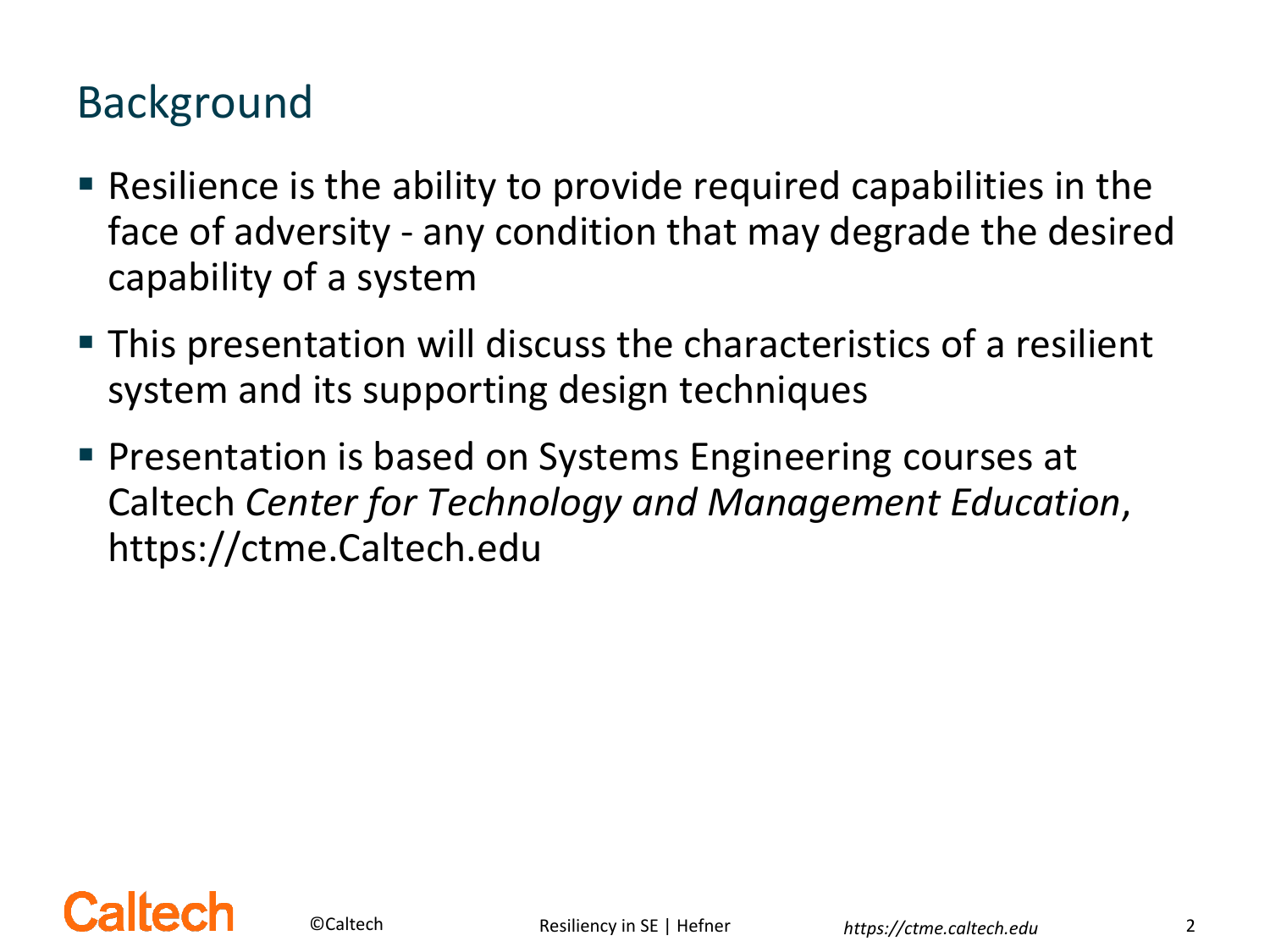#### Resilience

- **Resilience is the ability to** provide required capability in the face of adversity
- Adversity is any condition that may degrade the desired capability of a system
	- Environmental sources
	- Normal failure
	- Human sources malicious or accidental



Can the corporate network function effectively under:

- **Flood, earthquake**
- **Failure of any component**
- **Human error in configuration**
- Cyber attack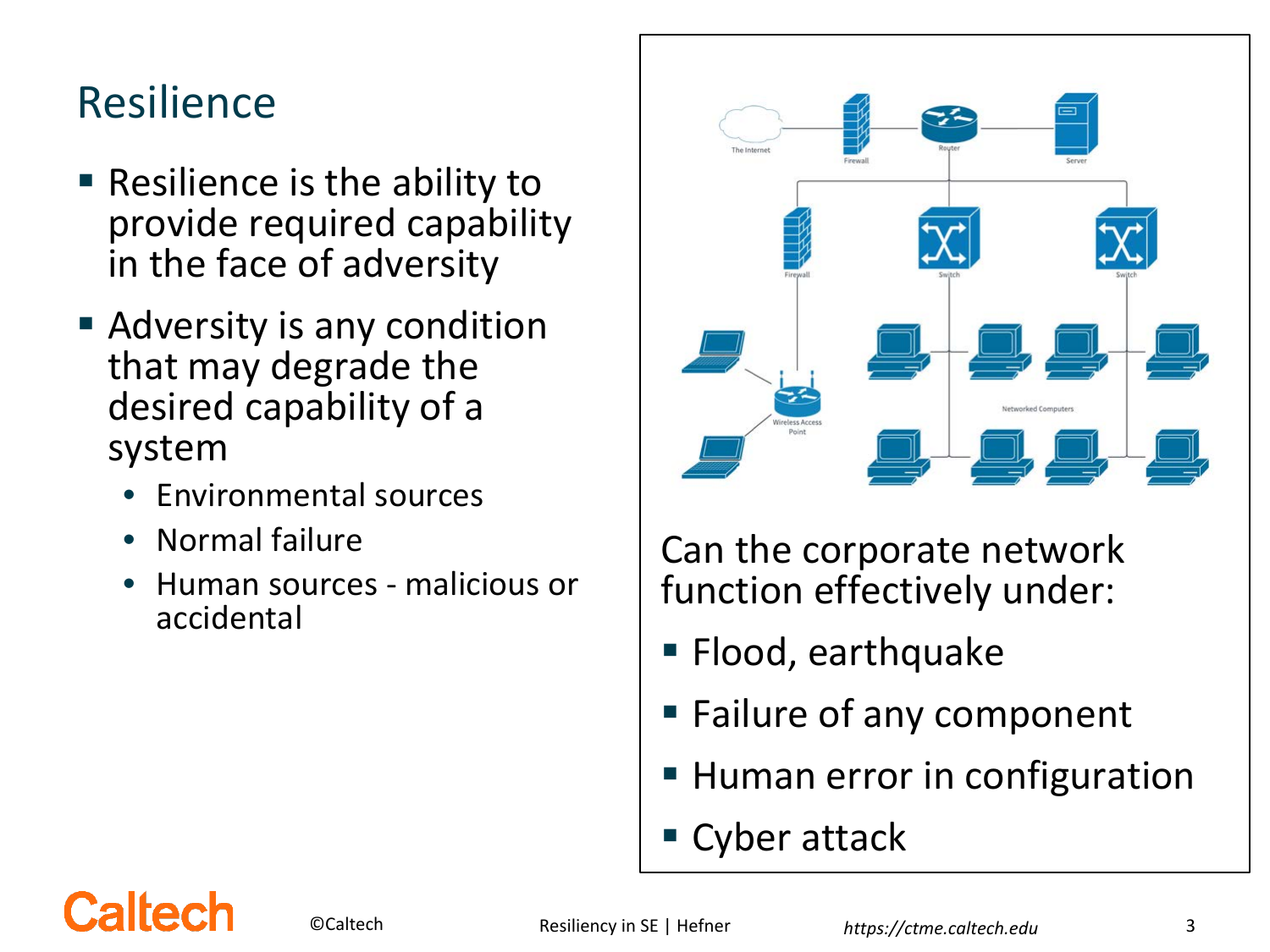# Resiliency Emerging as a Major Design Consideration

#### **Accident model**



*What is Resiliency Engineering?, Kazuo Furuta*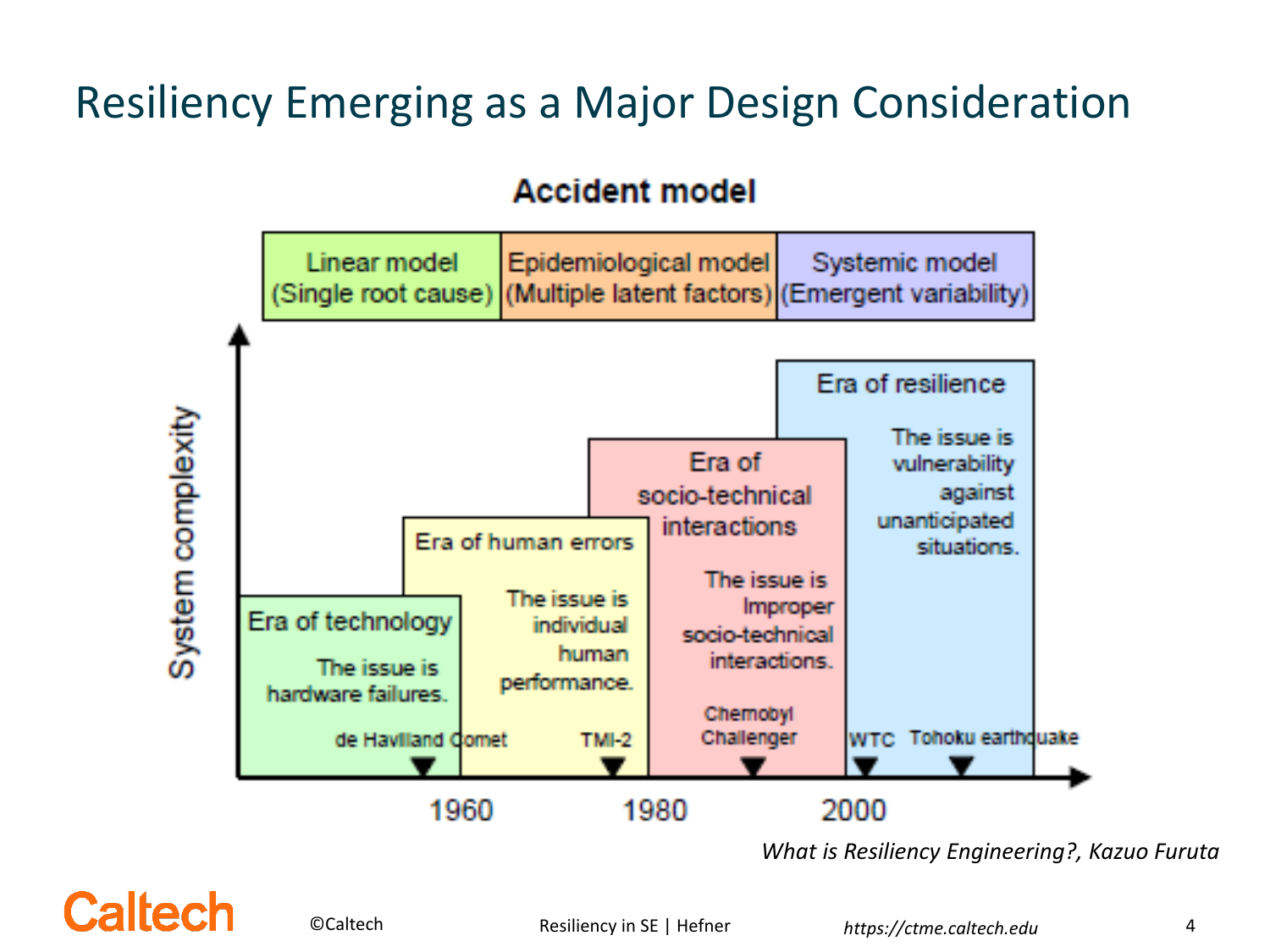# Resiliency Challenges are Amplified in Systems of Systems

- **Systems acquired at** different times, from different providers
- Total system not designed top-down, so emergent behaviors may be unknown
- **Impact of individual** failures of system performance

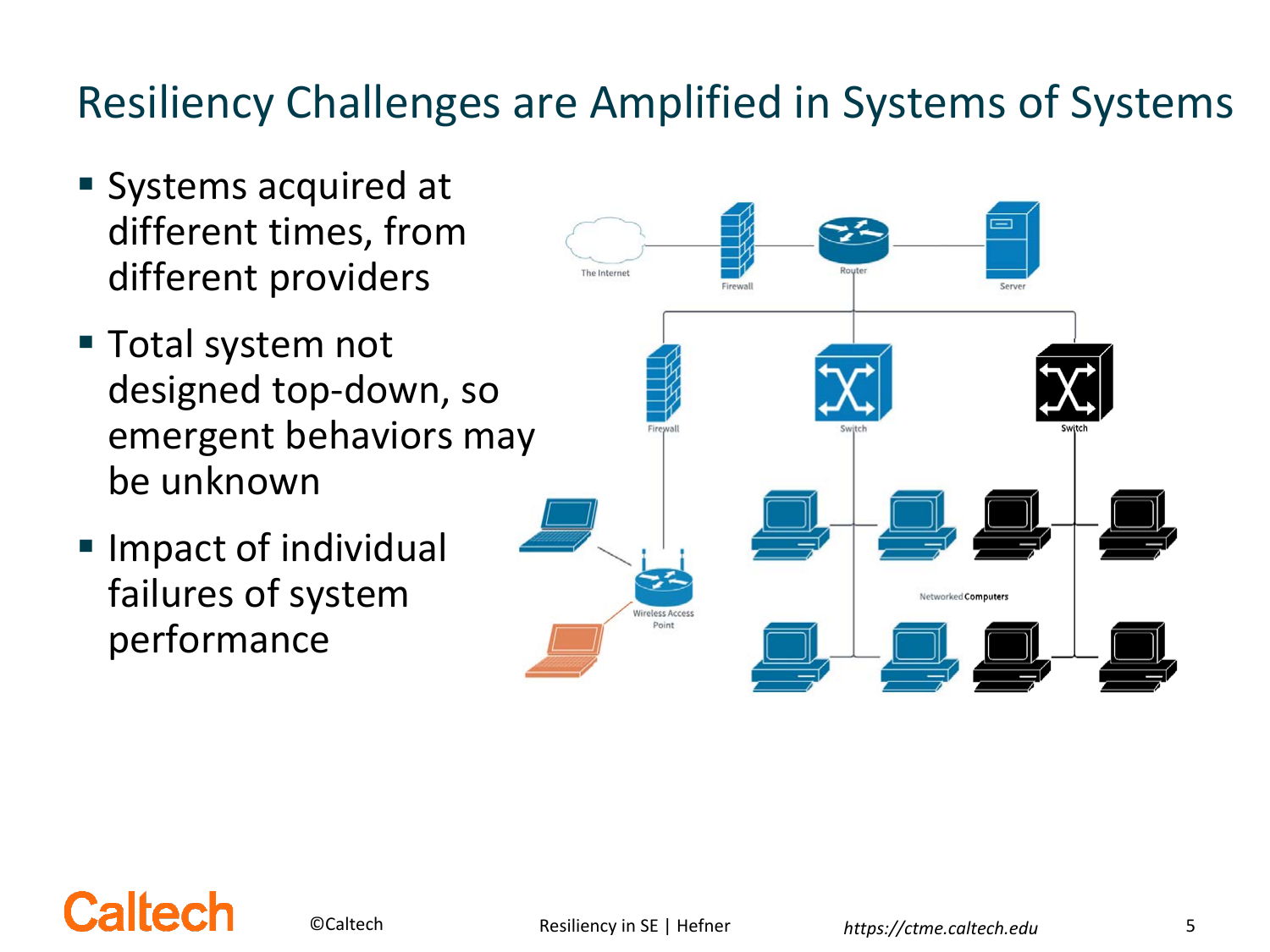# Framing the Resiliency Problem

- The capability(s) of interest (note: a system may deliver several capabilities each of which may have different levels of resilience)
	- The measure(s) (and units) of the capability(s)
	- The target value(s) of the capability(s), perhaps by level (e.g., nominal, degraded mode, minimum useful, objective, threshold, etc.).
- System modes of operation (e.g., operational, training, exercise, maintenance, update…)
- The adversity(s) being considered for this resilience scenario
	- The ways that the adversity(s) affect(s) the system and how the system reacts in terms of its ability to deliver capability
	- The timeframe of interest
- The required resilience (performance) of the capability in the face of each identified resilience scenario
	- E.g., expected availability, maximum allowed degradation, maximum length of degradation, etc.
	- Note there may be several resilience goals (e.g., threshold, objective, As Resilient as Practicable (ARAP)) *System Resilience, sebokwiki.org*

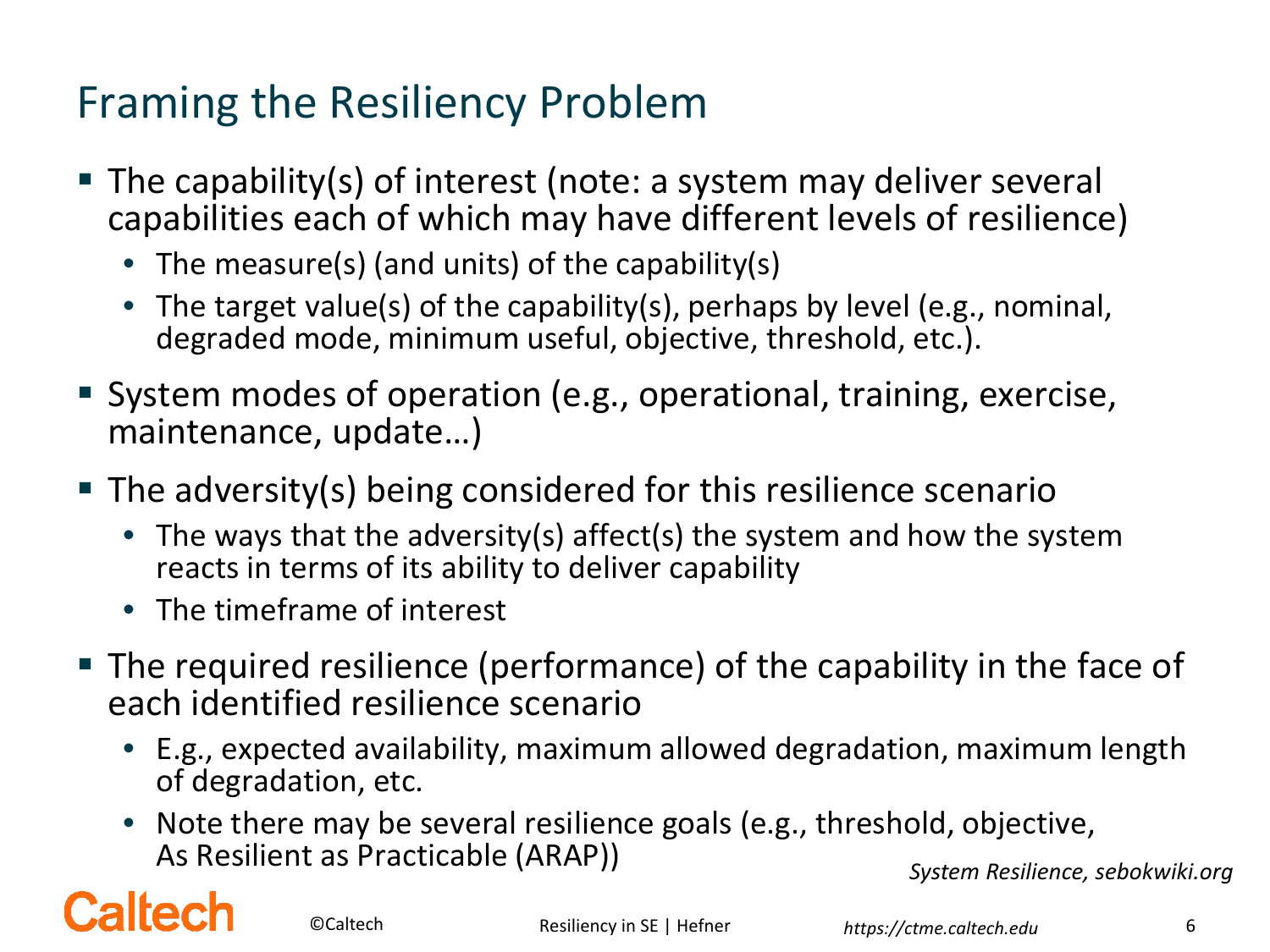# Types of Disruptions

#### Type  $A - A$  disruption of input

- An unexpected or unknown (to the designer) phenomenon
	- *NY twin towers attack*
	- *Tacoma Narrows bridge*
- A change in environment
	- *Katrina hurricane and flood*

#### Type  $B - A$  degradation in function, capability or capacity

- Software error
- Human error (in the system)
	- *Nagoya*
	- *Metrolink 111*
- Component failure
	- *Challenger*
- Interaction Between Components
	- *Helios 522*
	- *Mars Polar Lander*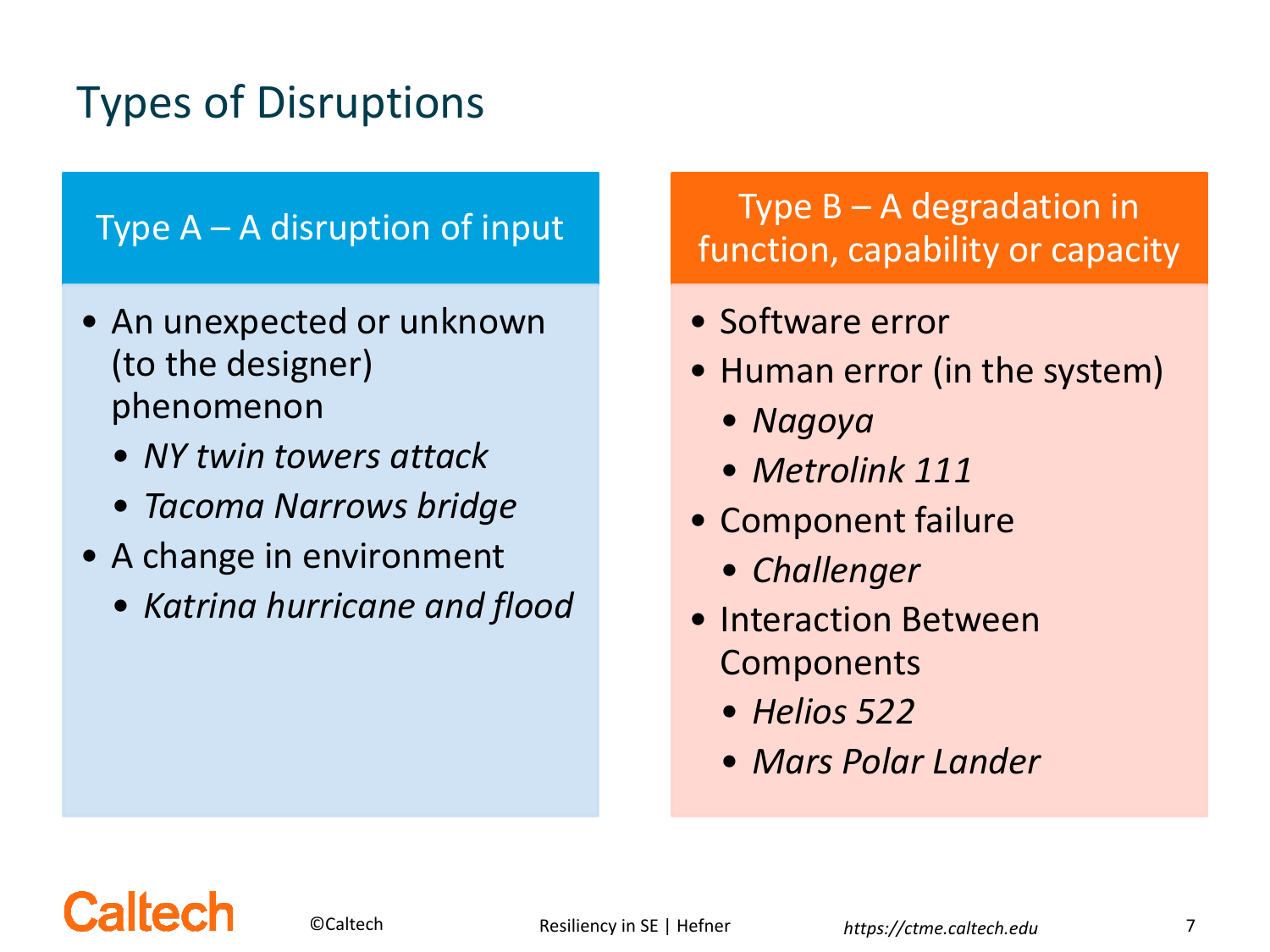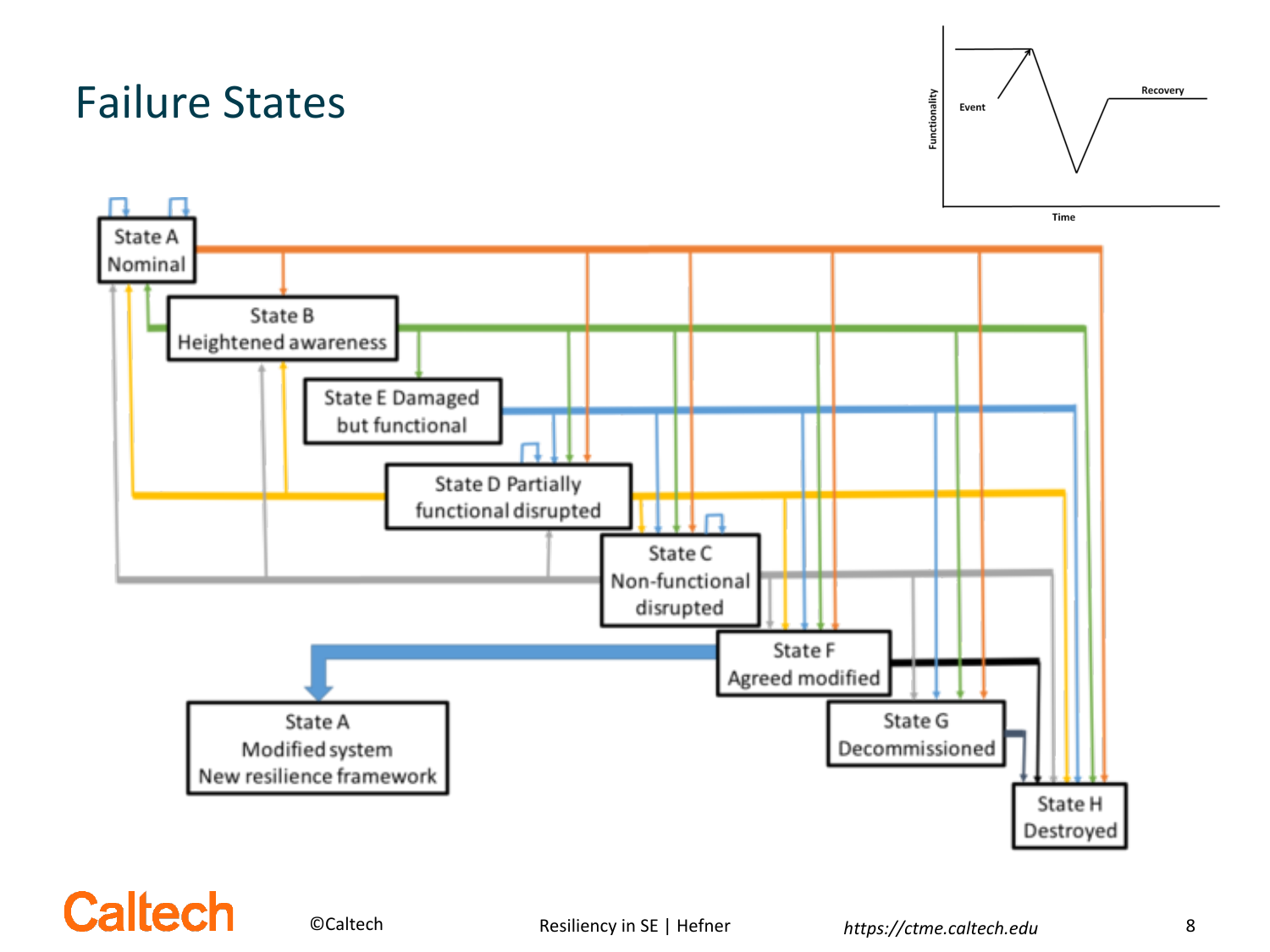# Means of Achieving Resilience

- **Avoiding** Keep the adversity from happening or from effecting the system
	- E.g., shielding, hardening



- **Withstanding**  Accept the adversity's impact but continue operating despite it (perhaps at a reduced level)
	- E.g., redundancy
- **Recovering** Accept the adversity's impact and reconfigure afterwards to continue operating
	- E.g., serviceable system
- **Evolving and adapting**  Sense the approaching adversity and adjust over time to lessen/eliminate it's impact
	- E.g., failure detection

*System Resilience, sebokwiki.org*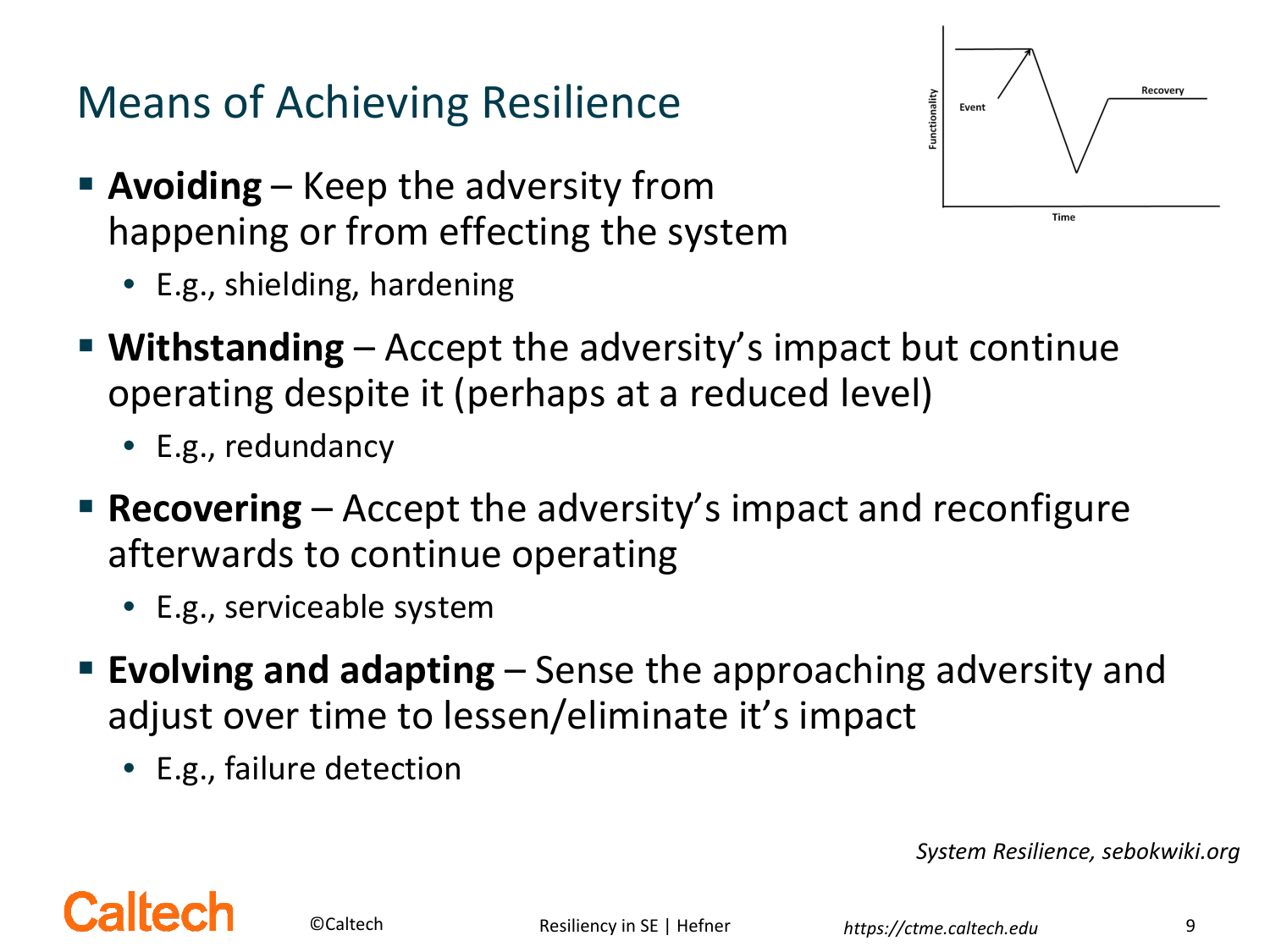#### Attributes of a Resilient System

| <b>Robustness</b>                                                                                                             | <b>Adaptability</b>                                          |
|-------------------------------------------------------------------------------------------------------------------------------|--------------------------------------------------------------|
| • Ability of a system to                                                                                                      | • Ability of a system that                                   |
| withstand a threat in the                                                                                                     | allows it to restructure itself                              |
| normal operating state                                                                                                        | in the face of a threat                                      |
| <b>Tolerance</b><br>• Ability of a system that<br>allows it to degrade<br>gracefully following an<br>encounter with adversity | <b>Integrity</b><br>• Property of being whole or<br>cohesive |

*Jackson, S., & Ferris, T. (2013). Resilience Principles for Engineered Systems. Systems Engineering, 16(2), 152-164. doi:10.1002/sys.21228.* 



©Caltech **https://ctme.caltech.edu** 10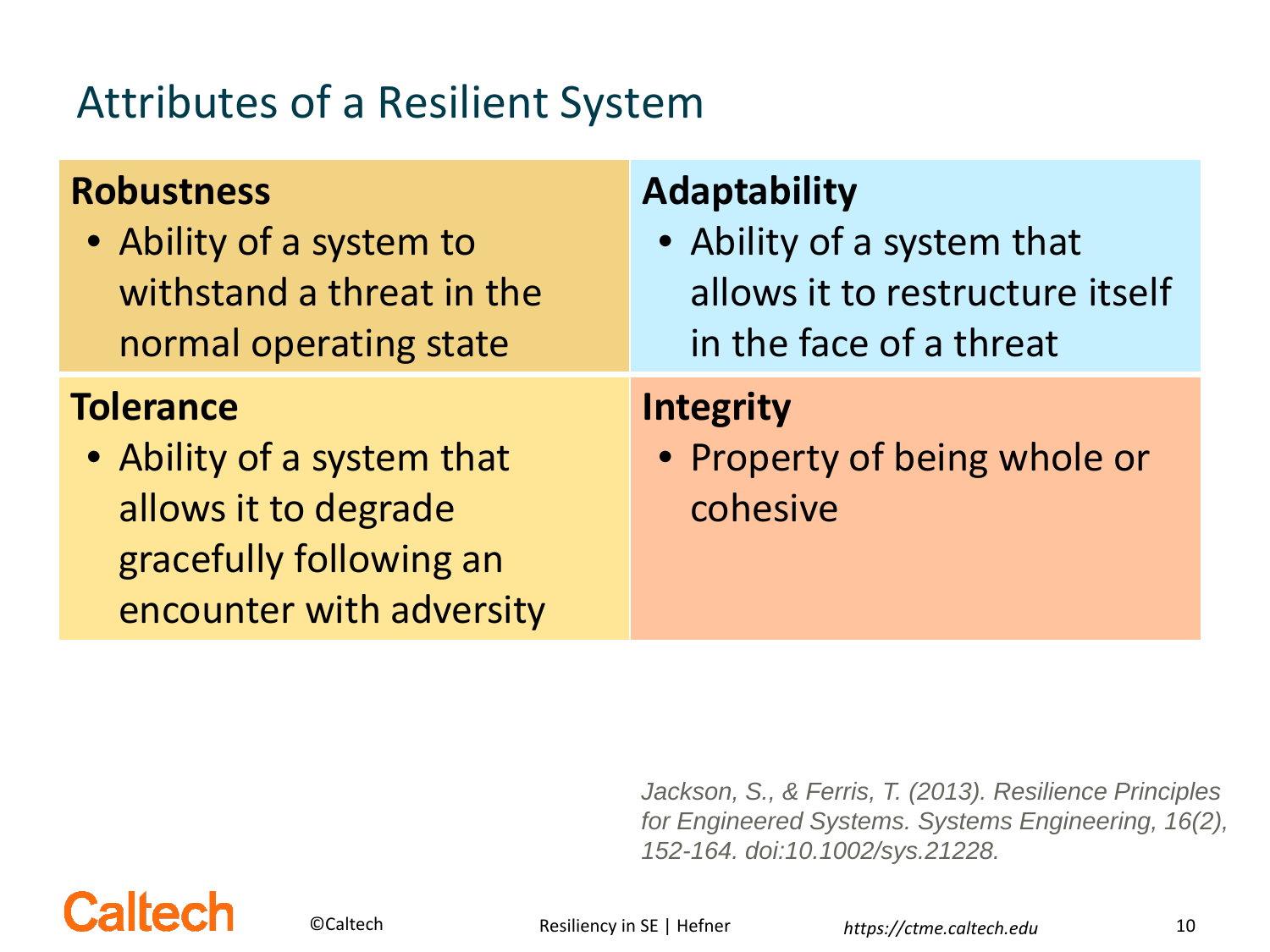#### Robustness



*Ability of a system to withstand a threat in the normal operating state* 

Design techniques:

- Absorption Withstand a disturbance without a fundamental breakdown in the system's performance or structure
- Physical redundancy Two or more independent and identical components to perform critical tasks
- Functional redundancy Two or more different ways to perform a critical task



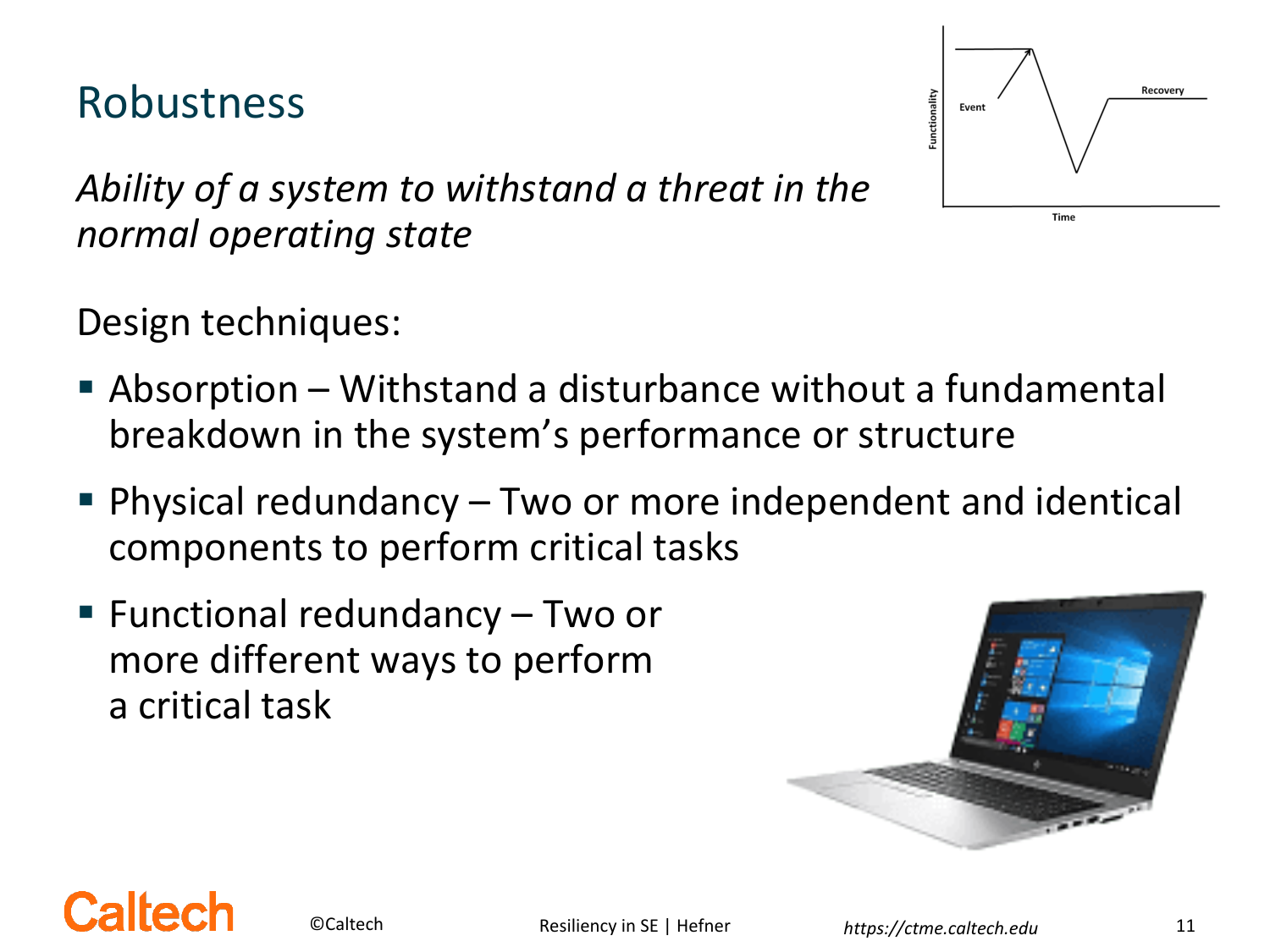©Caltech *https://ctme.caltech.edu* Resiliency in SE | Hefner 12

*Ability of a system that allows it to restructure itself in the face of a threat*

Design techniques:

■ Restructuring

**Caltect** 

Adaptability

- **Human in the loop**
- Complexity avoidance System no more complex than required
- Drift correction System senses an approaching failure and takes corrective/ preventative action



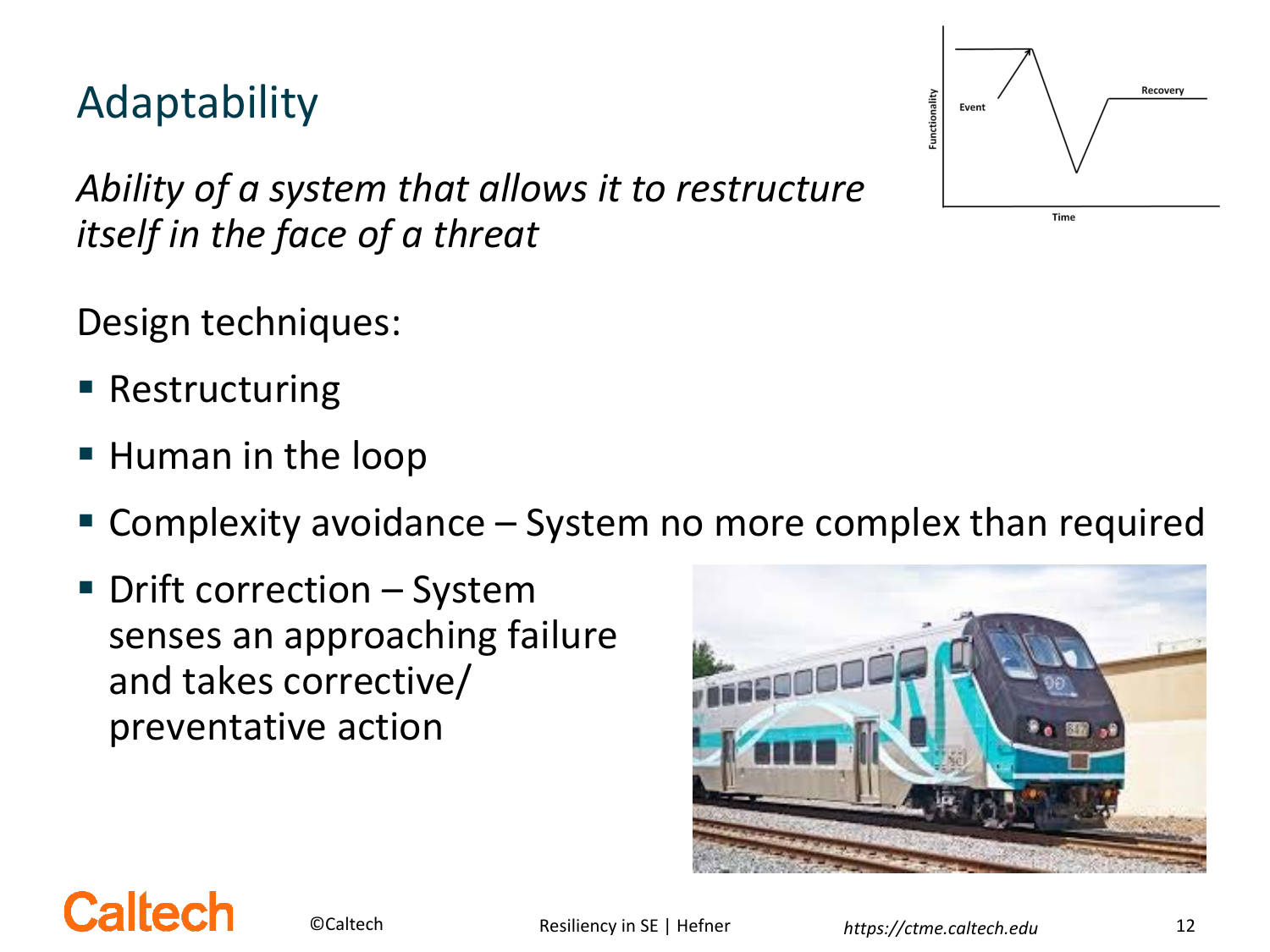#### **Tolerance**



*Ability of a system that allows it to degrade gracefully following an encounter with adversity*

Design techniques:

- Modularity Functionality is distributed through multiple nodes, so if one node is damaged, others continue to function
- Loose coupling Events in various elements can occur independently
- Neutral state System is put into neutral state, if possible, following a disruption
- Reparability System can be brought to partial or full capability, over a specified period of time, in a specified environment
- Defense in depth Two or more ways to address a vulnerability

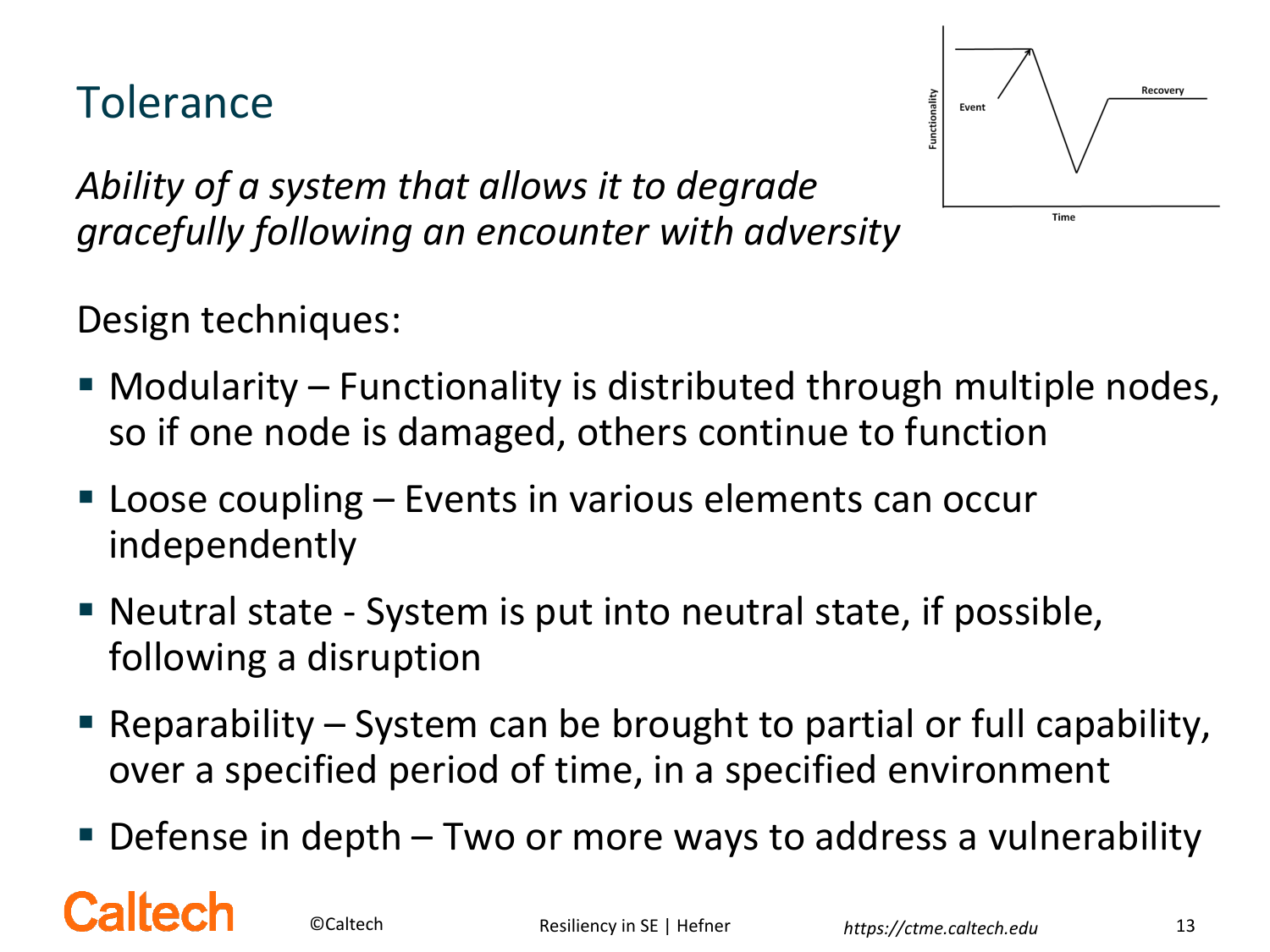#### Integrity



*Property of being whole or cohesive (acting as a unified whole in the face of a threat)*

Design techniques:

- Internode interaction  $-$  Every node, or element, of a system should be capable of communicating, cooperating, and collaborating with every other node
- **Reduce hidden infrastructures Potentially harmful** interactions between nodes of the system are reduced

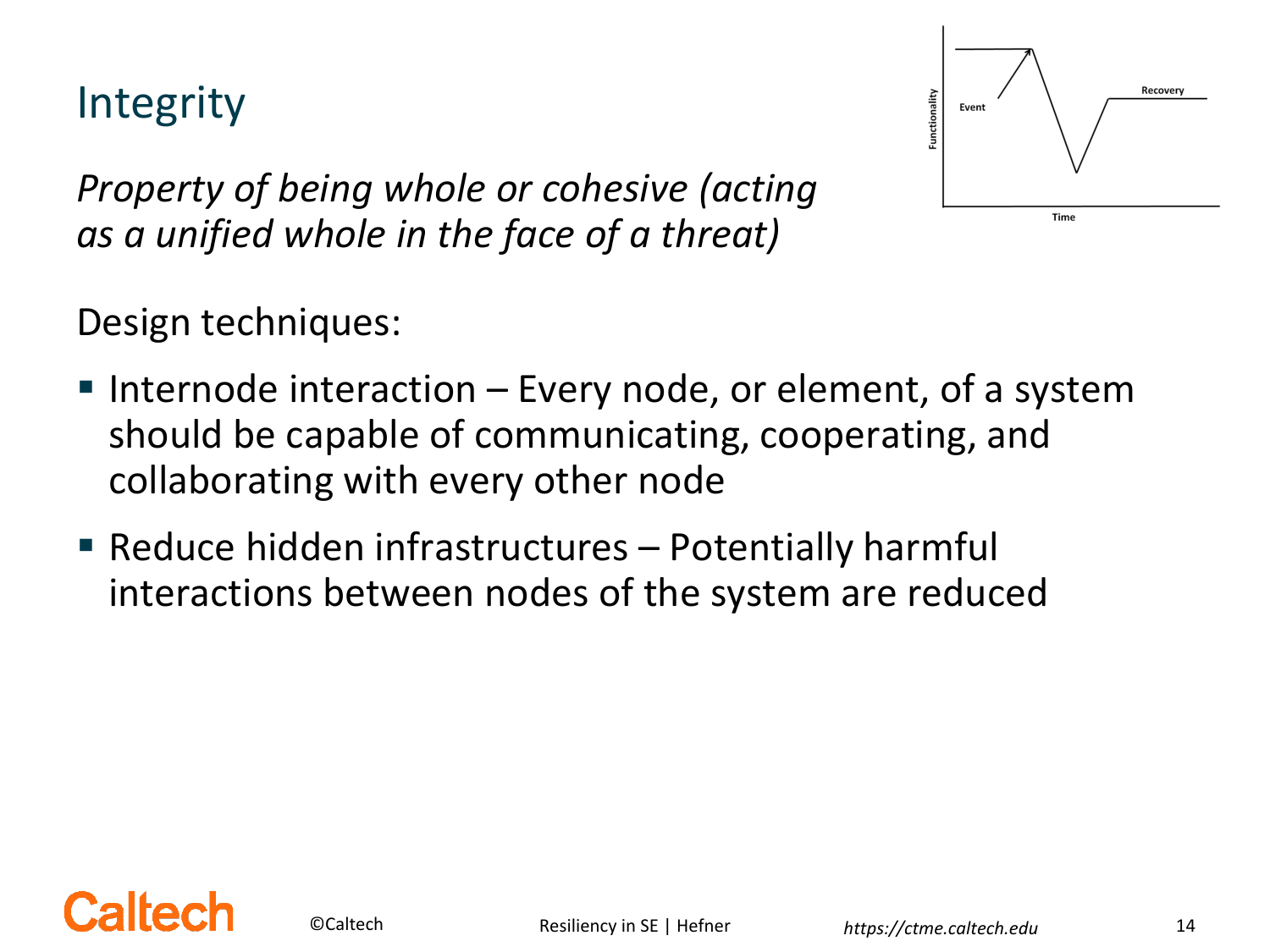# Other Perspectives

#### Engineering techniques

- **adaptive response**
- analytic monitoring
- **Exercicle defense**
- **deception**
- **distribution**
- **detection avoidance**
- **diversification**
- dynamic positioning
- dynamic representation
- **E** effect tolerance
- **non-persistence**

Caltec

privilege restriction

- **Peroliferation**
- **Perotection**
- **realignment**
- **reconfiguring**
- **redundancy**
- **replacement**
- **segmentation**
- substantiated integrity
- **substitution**
- **threat suppression**
- unpredictability



- Adapt
- **Anticipate**
- **Understand**
- **Disaggregate**
- Prepare
- **Prevent**
- Continue
- Constrain
- Redeploy
- **Transform**
- Re-architect

*Brtis, J. S., and McEvilley, M. A. (2019). Systems Engineering for Resilience, MITRE Technical Report*

©Caltech **https://containergere.com**<br>Resiliency in SE | Hefner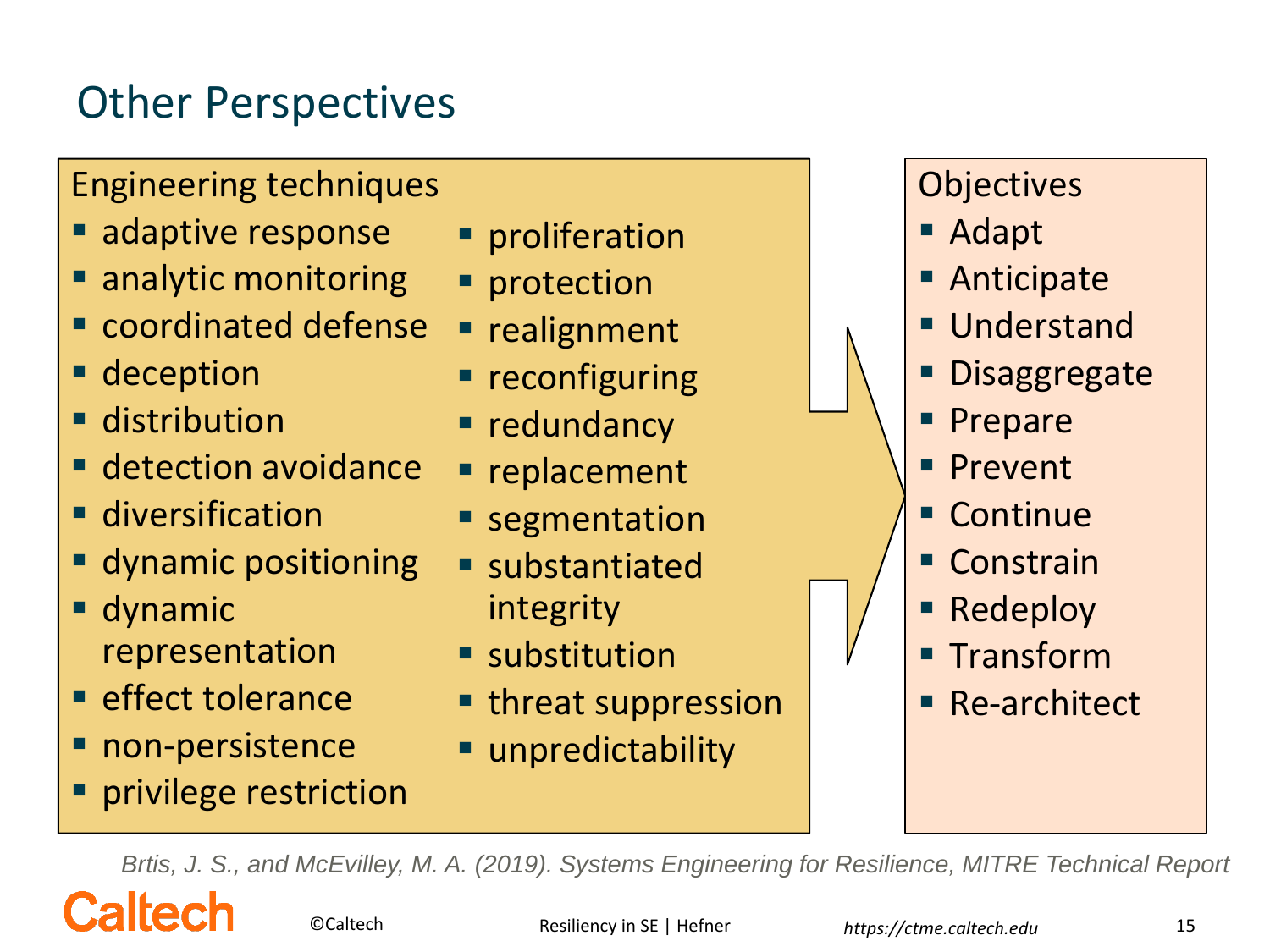

#### **Caltech**